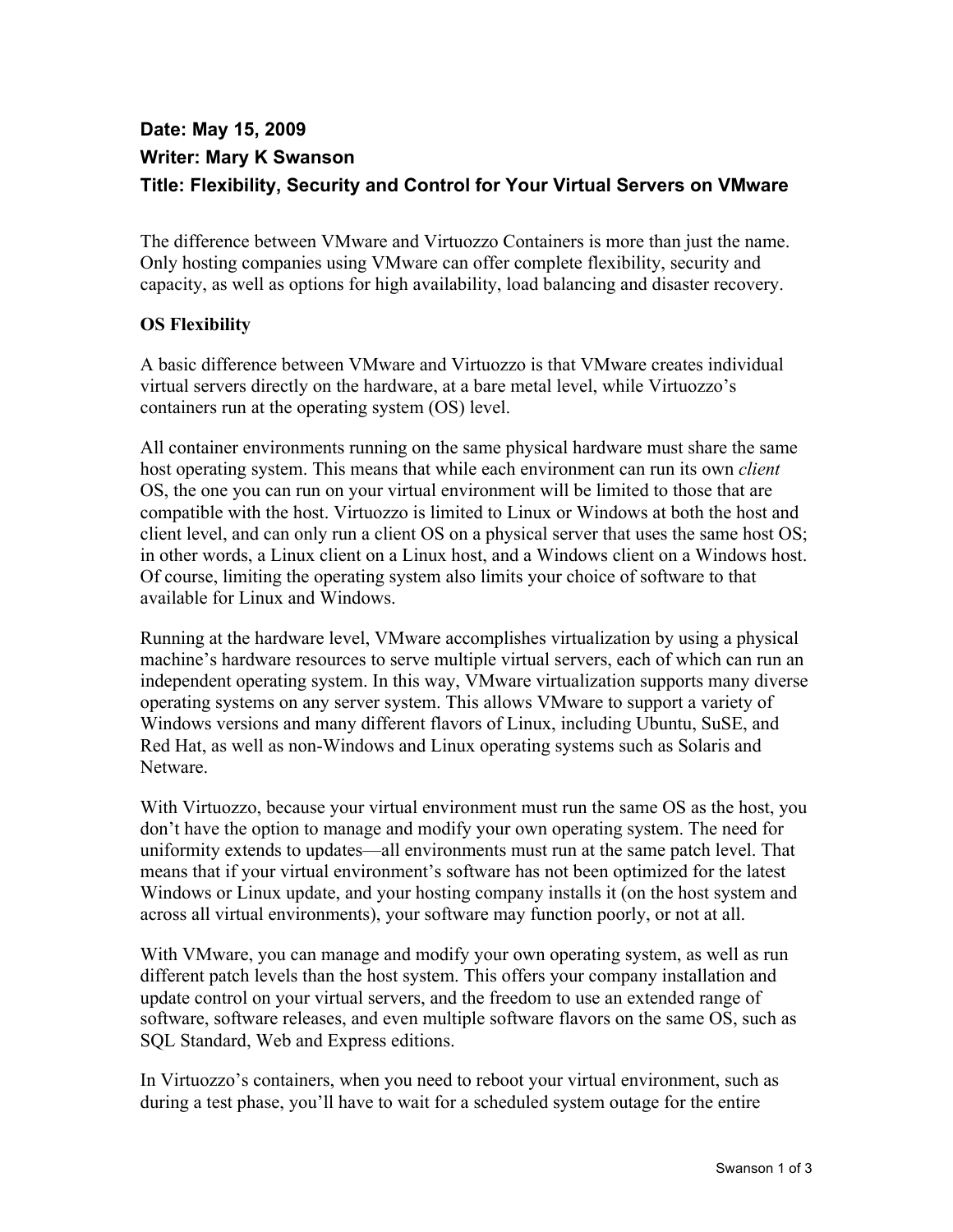physical server, chaining you to your hosting company's calendar. Using VMware, you can reboot your operating system when and as often as your situation requires.

Finally, a hardware-based virtual server like VMware offers something an OS-based virtual environment does not and cannot offer—virtual memory. Virtual memory, called swap in Unix or page file in Windows, allows your applications to use an assigned piece of disk space as working memory when necessary to avoid crashing. Because all container environments share an operating system core, containers don't have independent access to swap. Using VMware, your hosting provider can give you swap space or a paging file as large as that available on a physical server.

#### **Security**

Virtual environments that all run the same operating system are more vulnerable to both security breaches and simultaneous code faults. If the virtual servers on a hosting physical server are all running one operating system, and any of the operating systems are hacked, then they all are; if the host operating system experiences a failure due to a bug in the software, then they all do. This is not the kind of virtual server environment you can depend on to failover gracefully or recover quickly.

In a Virtuozzo environment, security is complicated by the need for OS patches to be certified by the company. That means that when a critical operating system patch is released, the patch must go through another layer of complexity and time before it is applied—time in which your virtual server could be vulnerable. If your servers are hosted on VMware, you can apply patches as soon as they are released.

## **On-Demand Capacity**

Because a VMware virtual server can operate on any physical server in the network, and because VMware supports live migration or vMotion, your whole virtual server can be moved as needed to another piece of hardware—with no downtime. This saves your company data and time, and it could save you customers and money. It also means that when your hosting company needs to take a physical server down for maintenance or replacement, you never need to know. Unlike in an OS virtual environment, live migration will allow your virtual server to continue running on the hosting company's other servers. This is a feature that Virtuozzo still does not have.

## **High Availability, Load Balancing and Disaster Recovery Options**

VMware virtual server lets your hosting company offer high availability, load balancing, and disaster recovery, unlike OS virtual environments. With VMware, your hosting company can offer load balancing, so your workload can run on the physical server that suits your needs during peak times.

With an OS-level environment, it might be impossible to move live data from one server to another. Even with compatible operating systems, the server might require a reboot.